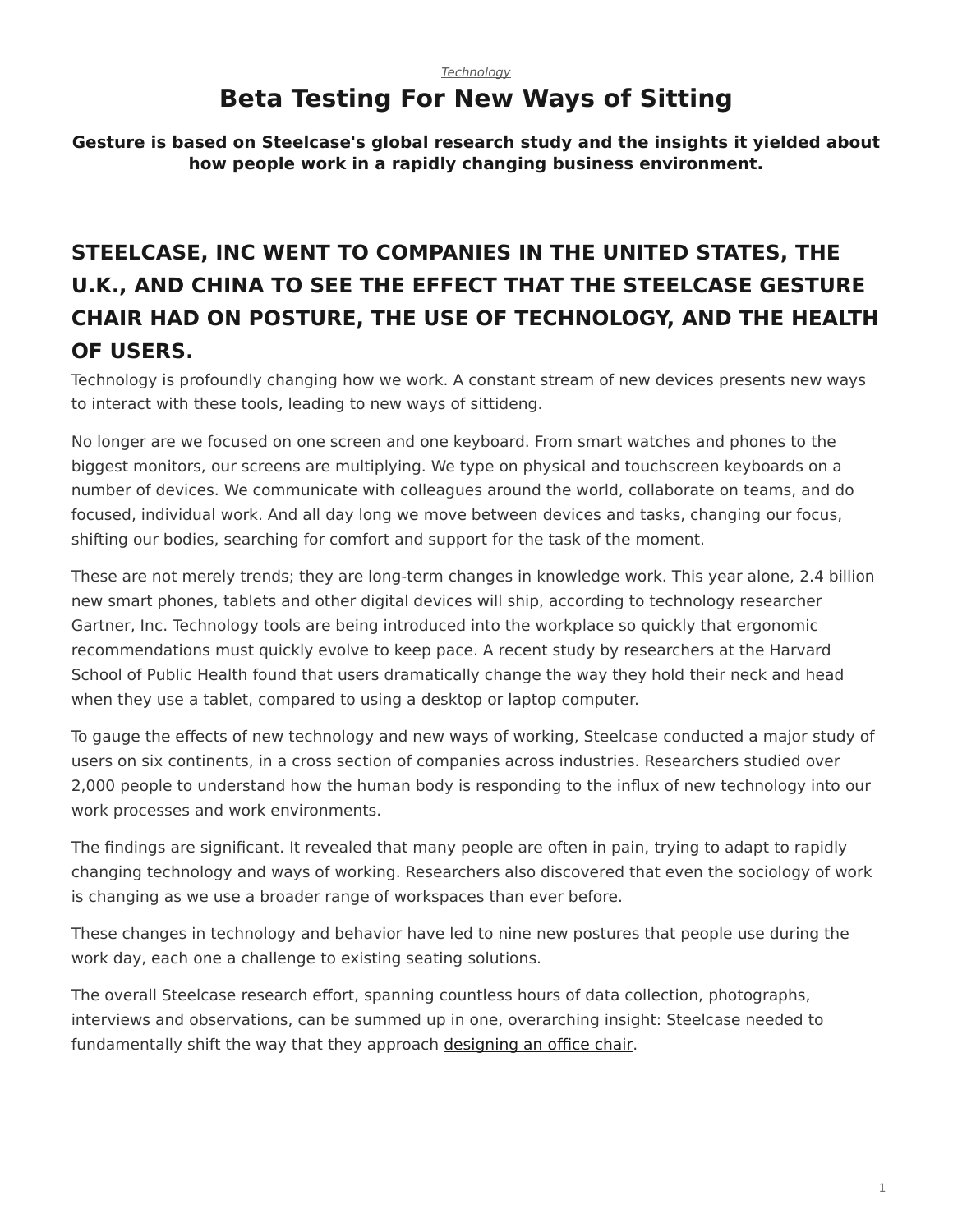#### **Nine New Postures**

## **A NEW WAY OF SITTING**

[Gesture](https://www.steelcase.com/products/office-chairs/gesture/) is based on Steelcase's global research study and the insights it yielded about how people work in a rapidly changing business environment. Knowledge workers change postures frequently throughout the day. They move from task to task, device to device, space to space. Gesture is the first chair to mimic movements of the body and support the user in new assumed postures so the body remains comfortably supported.

Gesture is designed to support a globally diverse range of body sizes and shapes as well as a variety of sitting preferences. In addition, Gesture works in many different workspaces, from individual workstations and shared benches to collaboration areas and project studios. As we spend more time in a range of spaces, seating must address the growing need for ergonomic solutions both inside and outside of dedicated workspaces.

After observing the nine new postures and developing a new chair based on this extensive research, one final question remained to be answered: how well does Gesture provide an innovative new sitting experience for the new ways we work today? Steelcase beta tested Gesture with users on three different continents to find out.

## **BETA SITE METHODOLOGY + OBSERVATIONS**

Three companies were selected for user testing of Gesture seating:

- Company A, a global food and beverage company in Seattle, United States
- Company B, a global financial services company in London, U.K.
- Company C, an internet services company in Shenzhen, China

Before bringing chairs to each company, researchers explored each work environment and interviewed employees about their work process, technology and general seating habits. These observations confirmed early findings from primary and secondary research about the changing nature of knowledge work, and demonstrated those findings in the beta companies:

**Tablets and smartphones are ubiquitous.** Company A, for example, had just distributed 500 tablets to employees before the beta test. Employees from the global financial services company were in the midst of receiving their own tablets. Smartphones were common on desks at all three sites, even in call centers; at Company B, the employee's main phones are no longer land lines but smartphones.Company C however was primarily using desktop computers with smartphones to conduct their work.

**62% of people experienced pain from sitting.** Tales of visits to a chiropractor or doctor for sciatic pain and other back issues were common.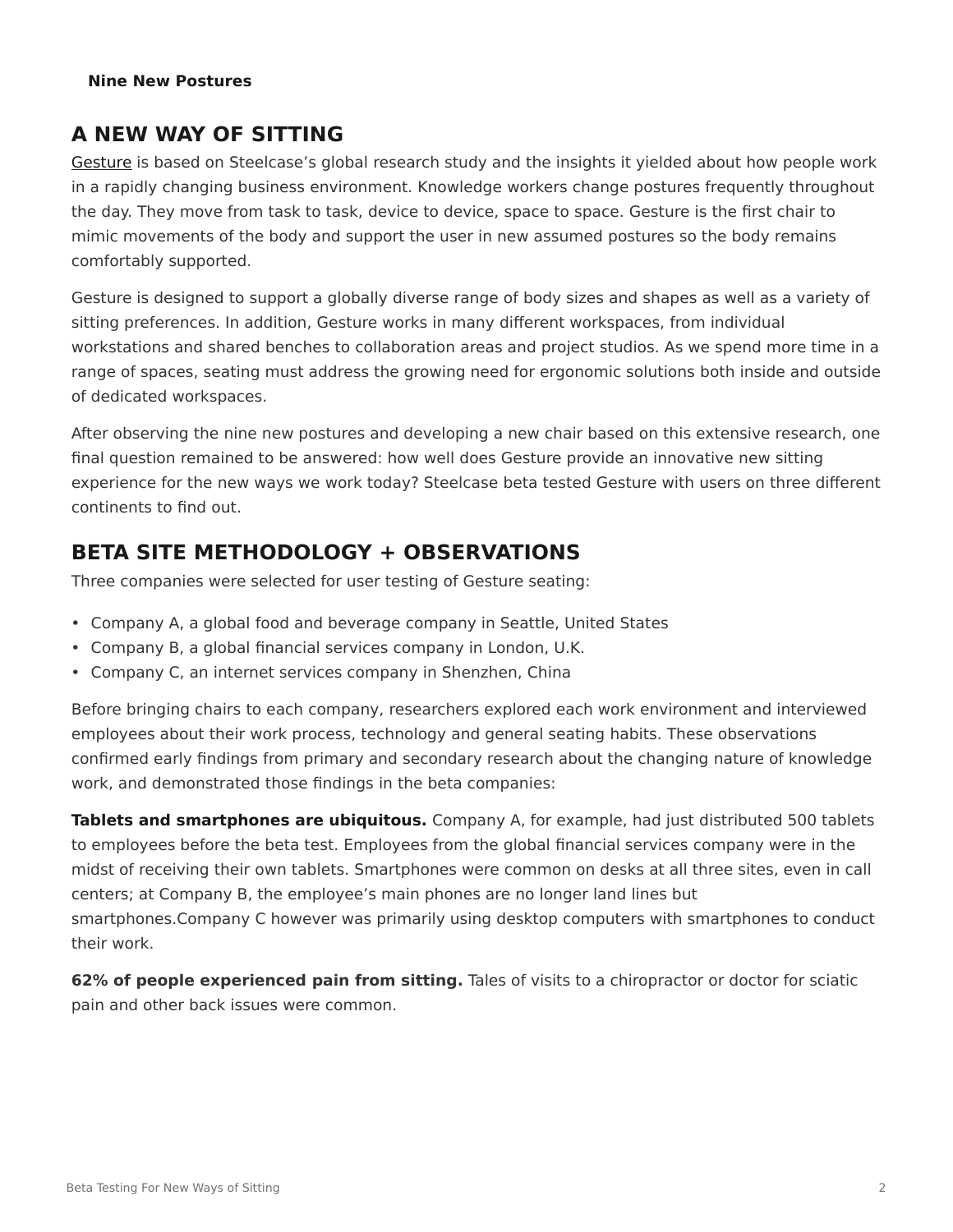**Users care about ergonomics.** Many used ergonomic tools such as split keyboards, ergonomic mice, and foot stands, but users could not easily find the adjustments on their chair, leading to a low percentage of people who actually adjust their chairs to fit themselves. Others found it intimidating to adjust their chairs and thought of a chair fitting as an expert activity.

**Chair arms can be an issue.** Despite the fact that armrests can reduce the load on the spine by about 10% of body weight and contribute to comfort and support, few users adjusted armrests to their work. Most left them in one position even though the armrests didn't provide the necessary support. Armrests often kept the user too far from their work and annoyed the user because they were not in the right place at the right time. In many cases arms were working against the users rather than supporting them.

## **INTRODUCING THE CHAIR**

Users were exposed to the gesture chair for the first time when researchers brought the chairs to be user tested at each beta site. They were given gesture chairs to use in their workplace for a period of two to four weeks. Each chair included a standard hangtag with adjustment instructions. Their old chairs were taken away for the duration of the test.

Employees' initial reactions were carefully documented and recorded on video when possible, including how long it took users to discover Gesture's adjustments. At Company A, for example, users took an average of 103.5 seconds to discover the adjustments and all users found the seat depth adjustment. According to ergonomists, seat depth is arguably the most important control and yet is commonly overlooked.

Following the multi-week test period, users completed a survey of their experiences and impressions of using the chair. Researchers also conducted in-person interviews with users. Below are the key findings resulting from this study.

## **BETA TEST FINDINGS**

Following the conclusion of the beta tests at all three sites, researches documented their results and found that:

#### **Of the 62% of people who were experiencing pain, all said that Gesture helped alleviate that pain.**

A Company C employee recounts the effect Gesture had on her back and neck: "I do feel my spine here is not tired like before. I feel quite relaxed when I sit in this chair Before, I felt pain up here on my neck, but I rarely feel it anymore now." An employee from the global financial services company had similar results. He was in the habit of going to the chiropractor every day, but the benefits of that were counteracted by the pain caused by his chair. After sitting in Gesture, he's not felt the need to go to the chiropractor. He said, "I've stopped. It's saved me a fortune."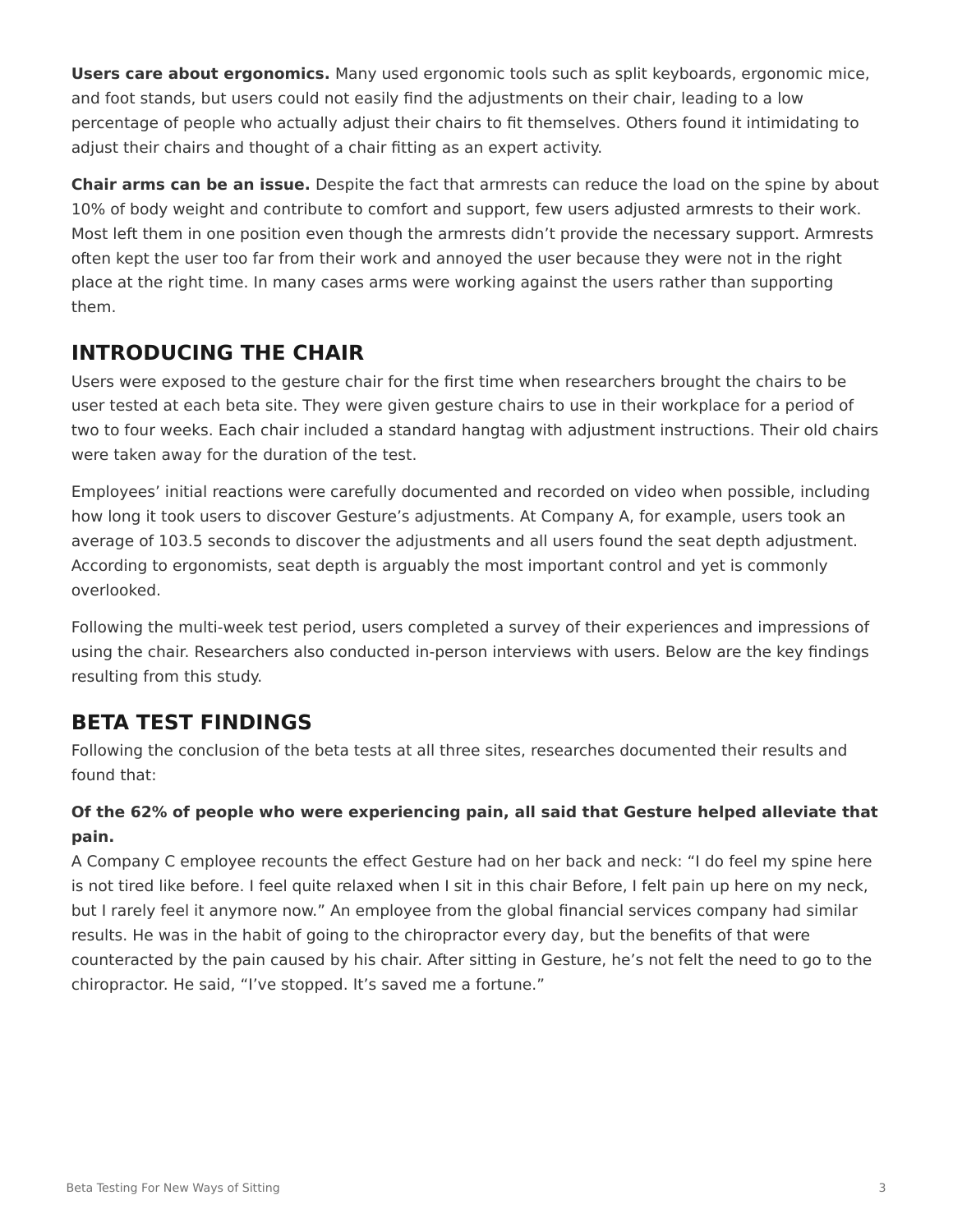#### **Participants found that Gesture left users feeling more energized at the end of the day.**

One Company A user with a long commute found that her fellow commuters noticed a change in her demeanor: "I have a bus buddy, and I would always say to her, 'Gosh, I'm so tired today.' After I got the chair I would say, 'I feel good today.' I said, 'I got a new chair,' and I explained to her that that was probably the reason. So every day [from then on] was different. I'm not tired, so it has to be the chair. I've been telling everybody about it."

#### **83% said Gesture offered better support than their existing chair.**

Better support from Gesture prevented this user from the global financial services company from slumping throughout the day: "I think it just offers great support for what you're doing during the day. I'll be on the mobile phone talking away and I have the ability to bring them [the chair arms] in and still have the support, which for me ensures or promotes good posture while I'm sitting, instead of being slumped down and bending my arms."

#### **While researchers did not seek to measure productivity, beta test users said Gesture positively impacted productivity because of increased comfort and support.**

One employee from the food and beverage company playfully said, "Being comfortable, it just makes you feel like you can do more than 8 hours of work. Don't tell my boss that."

### **DETAILED FINDINGS**

Researchers explored specific user responses regarding the benefits that people need in a work chair today including adjustability, fit for users of all sizes, and support for new postures and movement.

#### **Adjustability**

The intuitiveness of Gesture adjustments demystifies ergonomics and helps users understand the way their chair works.

- Controls were easy to find (two-thirds of users found all controls; no one found less than three of Gesture's five controls).
- Users uniformly said Gesture is easy to use.
- People used the adjustments on Gesture more often than on their existing chair.

One user at Company A claimed that once she discovered Gesture's adjustable seat depth, she received back support she'd never experienced before. She said, "You don't notice it if you never had it, but now I see how comfortable it is, and how nicely a chair that actually fits you works. Because [the seat pan] is back now, my feet can touch the ground. So finding that functionality made it a lot more comfortable."

#### **Fit**

Gesture comfortably fit users at all beta sites despite significant user differences in physical size.

• Users reported that Gesture offered a range that fit everyone comfortably; they were impressed by how much the chair could adapt to different people. For example, at the internet services company in China, several people used the same Gesture chair and were easily able to adjust it to their size and preferences.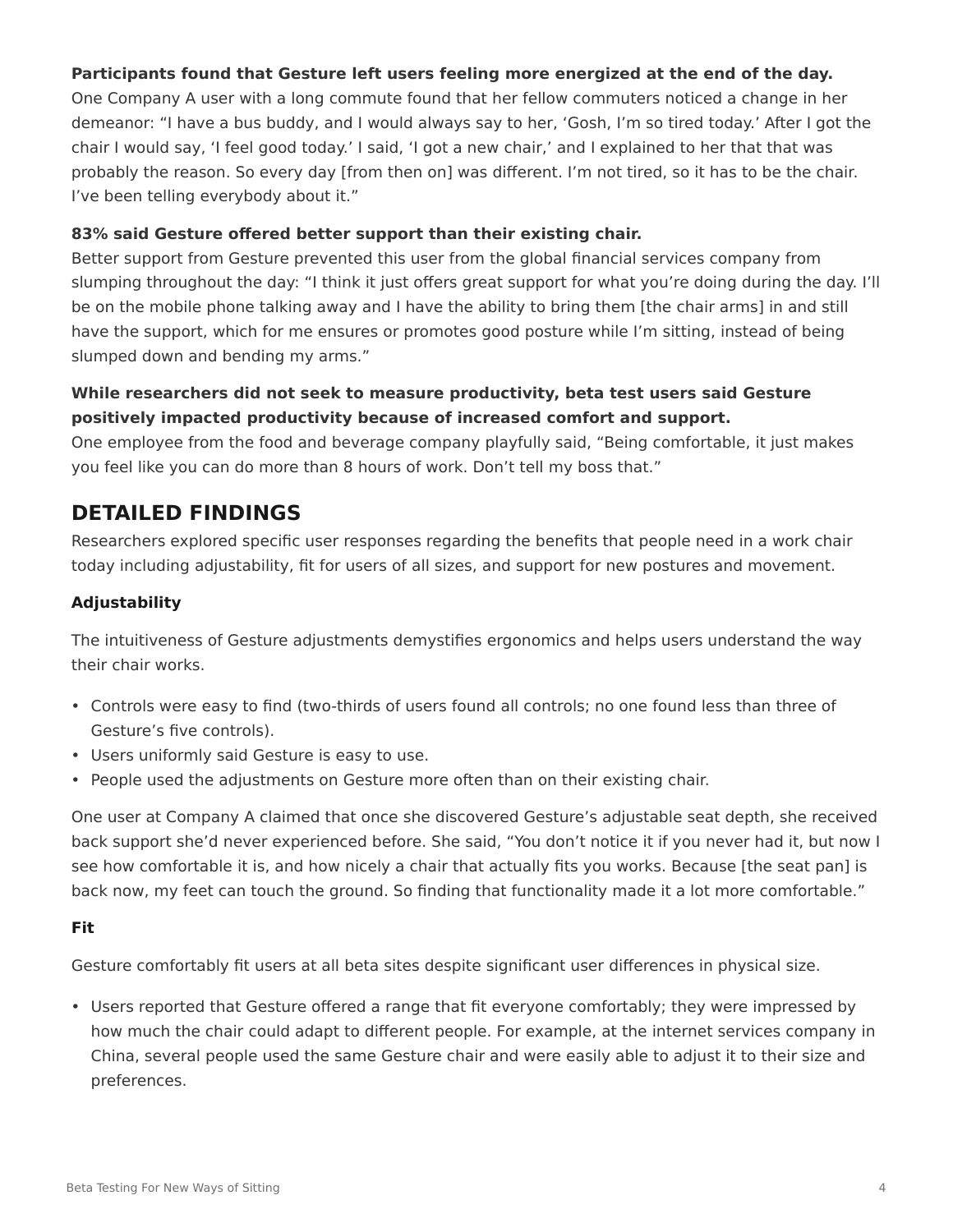- 96% of users said Gesture fit them.
- Company C users reported that they no longer needed pillows which they had in their existing chairs— in order to feel comfortable.

Tall users often struggle to find chairs that fit well. One user in the study had long ago concluded that office chairs simply weren't designed for people his size and would never fit him. Then he tried Gesture. He remarked, "I like its flexibility, I like how it fits me as a person and I know that that can be a hard thing to do given my size. But I think other people my size would find this chair very comfortable to be in."

#### **Support for new postures**

Gesture helped participants sit in better postures such as reclining, which relieves pressure from the discs in your back, and helped them avoid bad postures such as perching on the edge of their chair.

Despite an internal stigma attached to reclining at their offices, Company A and Company B employees reclined more with Gesture and believed they still maintained a professional demeanor.

People often perch on the edge of the seat because chair arms prevent them from getting close enough to their work. As a result, they lose back support. Gesture users found that they perched less and reclined more while still being able to reach their work. One user at Company B said, "It allows me to get closer to my desk and to remove wrist rests. I don't have to perch forward, out of the natural position, to actually read a document. I can actually sit comfortably, slightly reclined, with my arms fully supported."

#### **Support for movement**

Participants moved more in Gesture, not from discomfort as before, but because they could easily assume the best posture for their tasks.

- Users changed posture while typing, reflecting, socializing with others, or talking on the phone postures made possible because of Gesture's versatility.
- Gesture let users perform more tasks in the same space: at the U.K. company, for example, the desk was a space for heads down work, collaboration in person and via video, and for talking on the phone. (According to McKinsey Quarterly, workers change tasks every three minutes, on average.)
- People were able to move more to adjust to the task at hand.
- Changes in posture were intentional and purposeful.

Many workers are stuck in the same posture all day because their chair can't support movement. Beta study users naturally adopted different postures for different tasks: a more informal, reclined posture when talking with a guest, for example, or sitting up upright for focused work. They were able to take advantage of Gesture's adjustability to support movement appropriate to the work at hand. One user at Company B said, "I will adjust the backrest during day for different working styles. Sometimes when I am working, I will have to sit straight. If I am doing some thinking, I will recline my chair a little bit."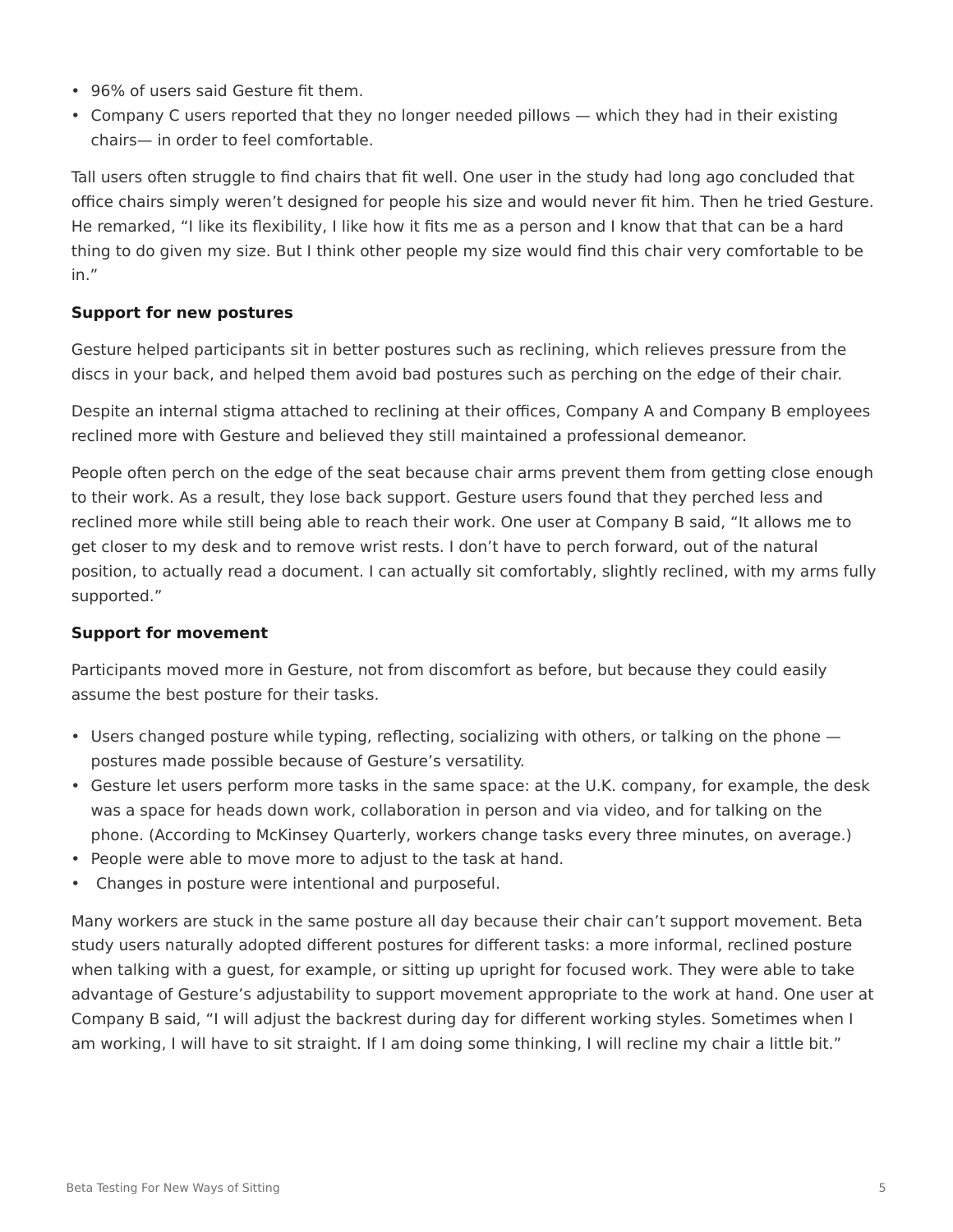## **SURVEY RESPONDENTS AGREED TO THE FOLLOWING STATEMENT**

| It's easy to make adjustments in Gesture               | 83% |
|--------------------------------------------------------|-----|
| Gesture supports my use of mobile devices              | 87% |
| Compared to my last chair, Gesture is more comfortable | 96% |
| I have better posture sitting in Gesture               | 96% |
| I'm comfortable sitting in Gesture                     | 96% |
| Gesture fits me                                        | 96% |

## **WHY MOVING MATTERS**

Modern ergonomics is all about supporting different postures. Research shows that being constrained to one posture, even if it's a comfortable one, can be detrimental to a person's health. This is particularly true for the back, which is made up of a series of intervertebral discs. Back health requires movement to diffuse nutrients through these discs. Being able to work productively and get full support in postures ranging from a full recline to upright encourages that movement. "The back is so supportive. I don't have to adjust how I sit to feel like I have full back support. It's very fluid. In my other chair, when I lean back I feel lazy. In Gesture I just feel like I've repositioned," said one user about the ability to recline and still be supported.

Twenty years ago, most chairs were designed for sitting straight with arms and legs forming neat, right angles. But work doesn't happen at a single desk for eight hours a day anymore. One user from Company B commented, "In my old chair, basically I had one position and then I would get up and walk around from meetings when I got fed up with sitting like that. In Gesture, you tend to just adopt a different position depending on what you're doing."

In today's workplace, chairs need to encourage a greater range of movement, promote a wide array of postures, and support the use of technology. Users noticed a positive change in their health, comfort, and behavior because Gesture is a new sitting experience that was designed for how work is done today.

#### **Featured Product**

**[Gesture](https://www.steelcase.com/products/office-chairs/gesture/)**

**[+About Steelcase](https://www.steelcase.com/discover/steelcase/our-company/)**